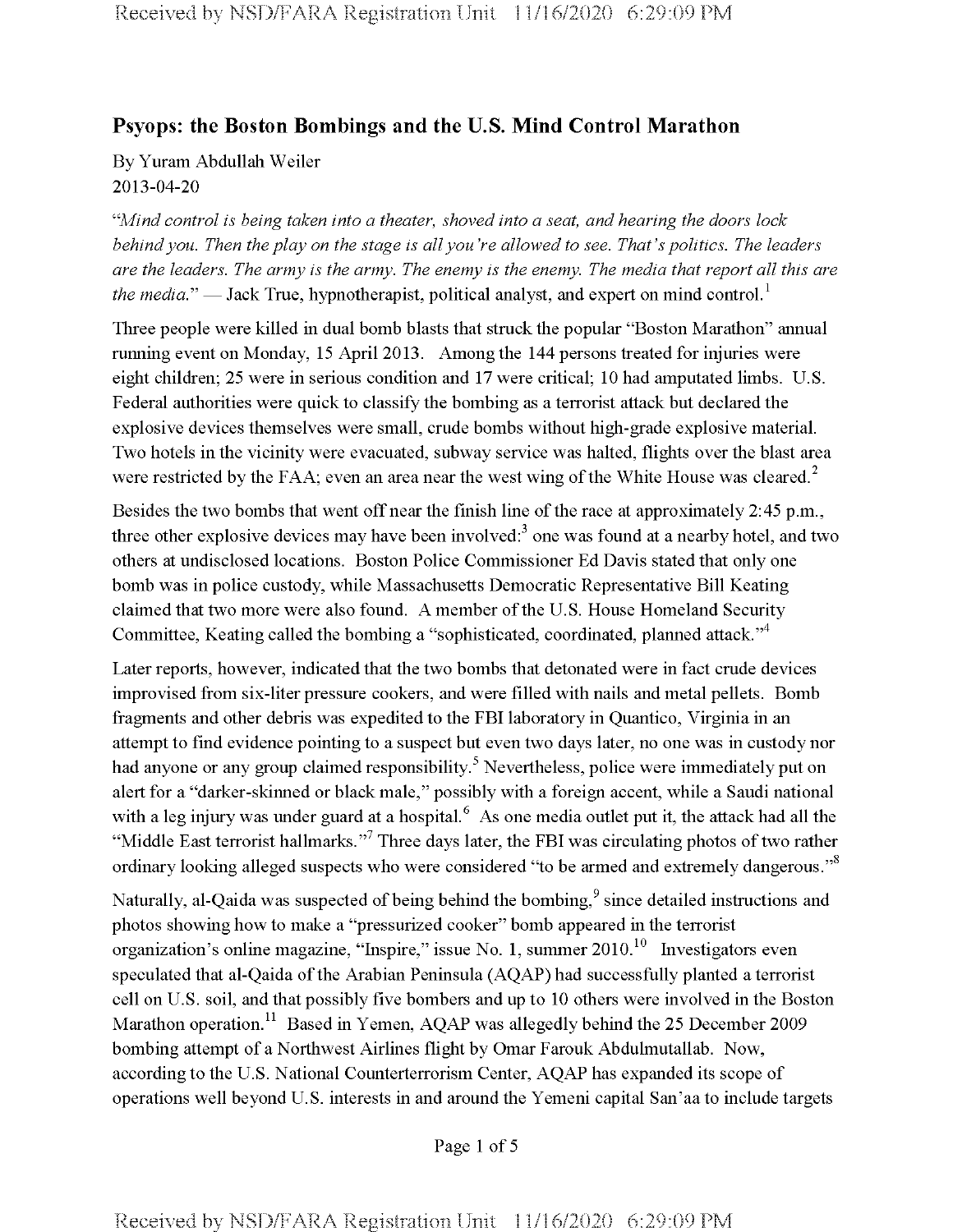inside the American homeland.<sup>12</sup> Strangely enough, the media wing of al-Qaida seems to be as much in the dark as the FBI as to which "jihadi" actually carried out the attack.<sup>13</sup>

Examining different issues of "Inspire" clarifies the role al-Qaida has played in past U.S. psyops operations. For instance, issue no. 7 entitled "The Greatest Operation of All Time," which celebrates the "Expeditions of Washington and New York," as the strikes are called in terrorist parlance, was published on the  $10<sup>th</sup>$  anniversary of the  $9/11$  attacks on the New York World Trade Center and the Pentagon in Washington. The magazine clearly explains the events of September 11, 2001 in perfect congruence with the version promulgated in the Western propaganda:

"The story of  $9/11$  is the story of jihad. It is the story of a small band of men who were guided by *Allah, made the intentions tofight, trained on the battlefields and then culminated their struggle with martyrdom to end up their short, but eventful lives, in meeting theirLord."14*

For comparison, an example of the Western narrative can be found in the 9/11 Commission Report in the chapter entitled "What to do? A Global Strategy," where the authors write:

*"Our enemy is twofold: al Qaeda, a stateless network ofterrorists that struck us on 9/11; and a radical ideological movement in the Islamic world, inspired in part by al Qaeda, which has spawned terrorist groups and violence across the globe."15*

Elsewhere in "Inspire" issue no. 7 is an anti-Iranian article entitled "Iran and the Conspiracy Theories." The article, in this the supposed official "house organ" of al-Qaida, is significant since it underscores two U.S. propaganda objectives: First, denouncing as conspiracy theorists those who question the published reports ofthe World Trade Center and Pentagon terrorist attacks; and second, vilifying Iran as the only government that dares to question the official U.S. narrative. In it, the author writes:

*"The Iranian government has professed on the tongue ofits PresidentAhmadinejad that it does not believe that al Qaeda was behind 9/11 but rather, the U.S. government. So we may ask the question: why would Iran ascribe to such a ridiculous beliefthat stands in theface ofall logic* and evidence?"<sup>16</sup>

Answering his own question, the author accuses Iran of desiring to do to the U.S. what al-Qaida claims to have done: namely, carry out the 9/11 attacks. And since al-Qaida beat Iran to the punch, so to speak, the author claims "it was necessary forthe Iranians to discredit 9/11 and what better way to do so [than] conspiracy theories." The author concludes, "Iran and the Shi'a in general do not want to give al Qaeda credit for the greatest and biggest operation ever committed against America."<sup>17</sup>

The convergence of U.S. hegemonic objectives and al-Qaida's dogma as stated in their "official" publication should now be clear: they are virtually identical as can be seen from the above excerpts. Both the U.S. and al-Qaida are targeting Iran: with the U.S. the pretext is Iran's peaceful nuclear program and with al-Qaida it is Iran's Shi'a Islamic faith. So by maintaining

Page 2 of 5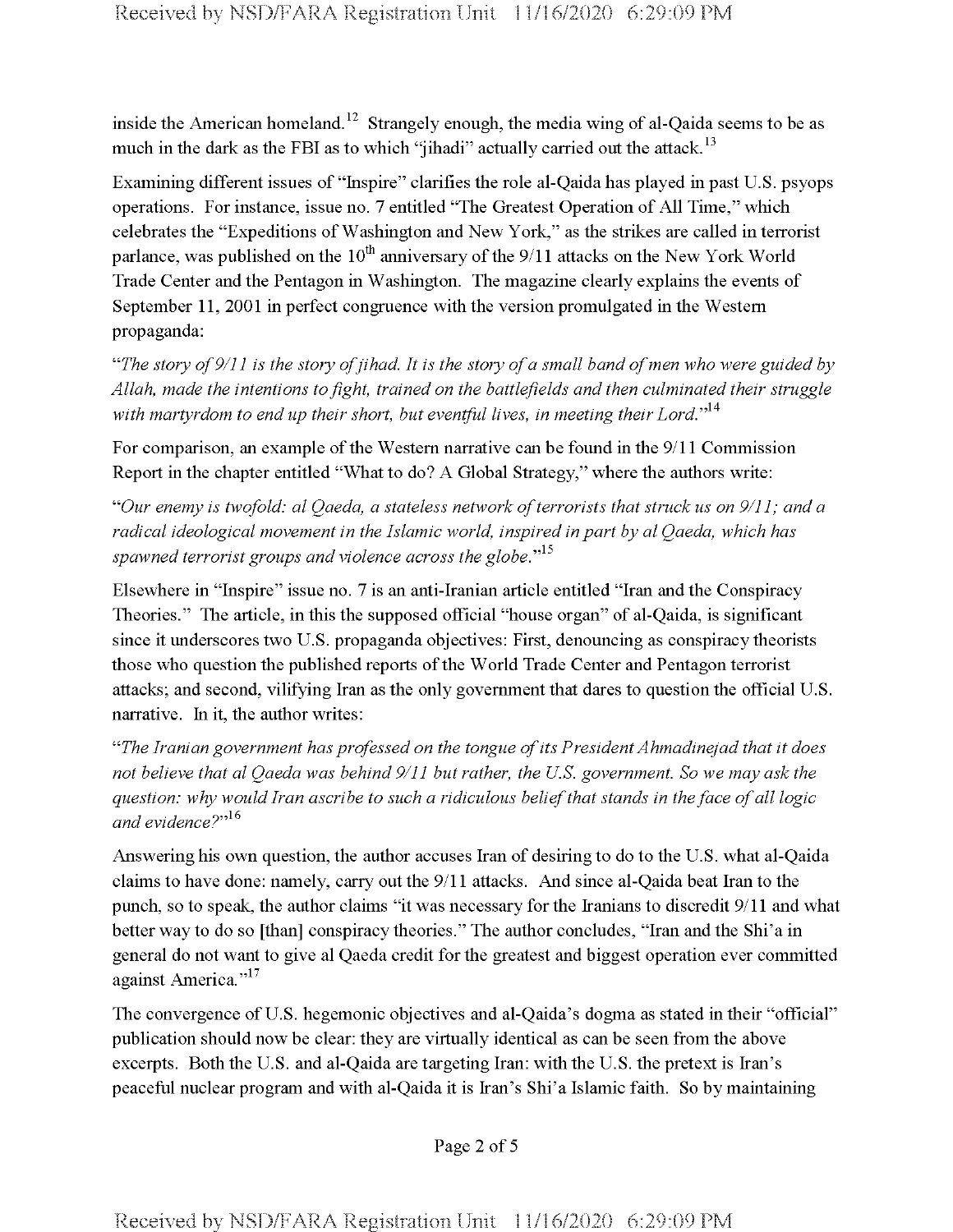the myth of an enduring al-Qaida threat, the U.S. has an excuse for launching wars against "terrorism" to pursue its hegemonic goals in the Middle East, and an enemy to blame for its appropriately timed internal psyop "terrorist attacks," which are designed to frighten its citizenry into submission, thus keeping them docile and obedient, and nullifying any spirit of resistance. As al-Qaida itself admits, the U.S. "mainly depends on psychological warfare. That's because it possesses vast propaganda tools,"<sup>18</sup> and homespun terrorist attacks are but one of them.

Not wasting any time, U.S. legislators are using the Boston bomb attack as an excuse to further undermine civil rights and privacy of Americans by arguing for passage of legislation to permit private companies to disclose cyber information to the U.S. government.<sup>19</sup> Republican Representative Mike Rogers of Michigan, author of the controversial Cyber Intelligence Sharing and Protection Act (CISPA), claims the bill does not allow the government free rein to monitor the internet, but civil rights groups disagree.<sup>20</sup> Arguing for passage of tougher immigration laws, Republican Senator Charles Grassley of Iowa asked, "How can individuals evade authorities and plan such attacks on our soil? How can we beefup security checks on people who wish to enter the United States?"<sup>21</sup>

Speculation over the Islamist terrorist group behind the bombings has now shifted from al-Qaida to the Chechen Mujahedin after a young man, Dzhokhar Tsamaev, 19, was captured and his brother, Tamerlan Tsamaev, 26, was shot dead by Boston police in atypical U.S.-style shoot out involving SWAT teams, helicopters, and special agents from the FBI and ATF. Alleged to be "a follower of radical Islam," the young man will be interrogated by a joint FBI, CIA, and Defense Department "High Value Detainee Interrogation Group."<sup>22</sup> And it should be no surprise that, as expected, both men are Muslims, "very religious, and poorly integrated in the U.S."<sup>23</sup>

Elation ran high in Boston with joyous cries of victory resonating from leaders, while people danced in the streets chanting, "USA! USA!" Massachusetts State Police Col. Timothy Alben exclaimed, "We're exhausted, folks, but we have a victory here." In a rare moment of reflection and introspection, President Barack Obama rhetorically asked, "Why did young men who grew up and studied here as part of our communities and our country resort to such violence?" Then quickly absolving the U.S. of any possible responsibility declared with bravado, "Whatever hateful agenda drove these men to such heinous acts will not, cannot, prevail."<sup>24</sup>

There are conflicting reports regarding the birth places of the Tsarnaev brothers; some reports indicate Kyrgyzstan and others, Dagestan. There is also little information about the brothers' activities in Kyrgyzstan, but both appear to have identified strongly with the Chechen Mujahedin,<sup>25</sup> who called the investigation by U.S. officials "completely muddled."<sup>26</sup> Ramzan Kadyrov, leader of Chechnya, denied any connection between his country and the Tsarnaev brothers, saying, "They grew up in the U.S., their views and beliefs were formed there. The roots of evil must be searched for in America."<sup>27</sup> Truer words about this tragedy could not be spoken.

The picture should now be coming into focus: Despite trillions of U.S. dollars spent on spreading devastation in Afghanistan, Iraq, Yemen, Pakistan, Somalia and elsewhere to neutralize al-Qaida and arch villain Osama Bin Laden,<sup>28</sup> Americans are required to believe that they are still under

Page 3 of 5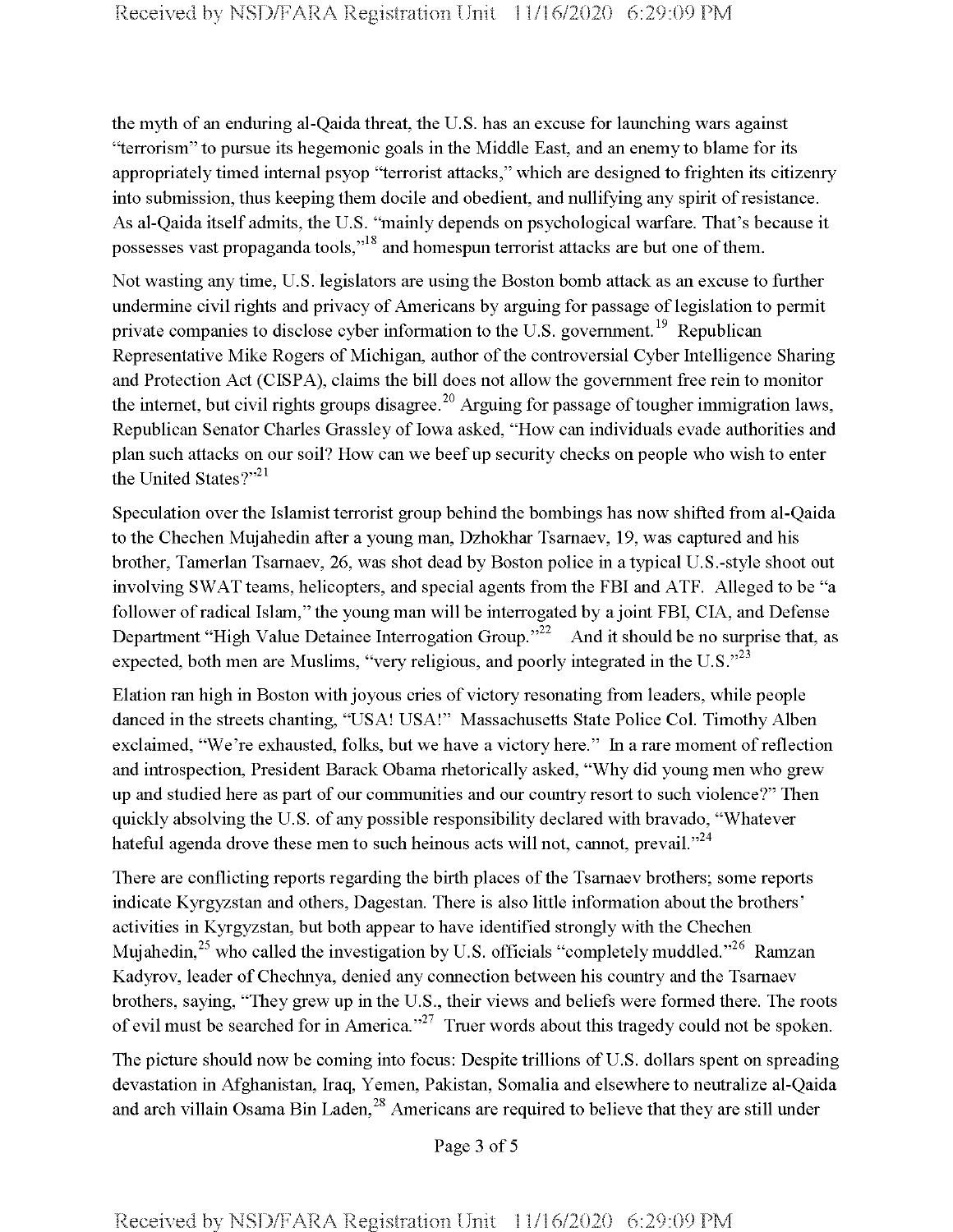constant threat of a terrorist attack, and to reinforce this, the alleged archetype ofterror has struck close to home once again — this time with pressure cooker bombs instead of jet planes. Frankly, I find the al-Qaida threat concept extremely hard to accept; I believe the threat is fostered by the U.S. government itself. As Jack True said many years ago, "They are looking for anything that will make people obedient.... It's a puppet world they're after."<sup>29</sup>

In short, I believe the Boston Marathon Bombing has all the signs of an OP: a psyop, a false-flag operation that is one more grizzly event in the marathon of mind control imposed by the U.S. government on its own citizens to justify its ever-expanding security/police state, and divert attention from the ever-shrinking civil rights held by the people.

And that is the goal of false-flag terrorist "OPs" as investigative reporter Jon Rappoport explains:

"To put the eyes and minds and emotions of the people into the black hole of the disaster, and *thereby decrease the resistance of the people to control from above.... This is called mind* control."30

## Endnotes

<sup>10</sup> "Make a Bomb in the Kitchen of Your Mom," *Inspire* Issue 1 (Al-Malahem Media) Summer 2010/1431,33-40, accessed 18 April 2013, http://al-malahem.eom/epic/inspire/l/inspire-l.pdf.

Page 4 of <sup>5</sup>

<sup>&</sup>lt;sup>1</sup> Jon Rappoport, "Interview with Jack True," in "Interview with Dr Peter Breggin on Ritalin," American Chiropractic Assn., accessed 17 April 2013, http://www.americanchiropractic.net/ADD/Interview with Dr Peter Breggin on Ritalin.pdf.

<sup>&</sup>lt;sup>2</sup> Josh Levs and Monte Plott, "Boy, 8, one of 3 killed in bombings at Boston Marathon; scores wounded," *CNN*, 16 April 2013, accessed 17 April 2013, http://www.cnn.com/2013/04/15/us/boston-marathon-explosions.

<sup>&</sup>lt;sup>3</sup> "Saudi terror cell, possibly al Qaeda, behind Boston Marathon bombings. Manhunt for escaped suspect," Debka *File,* 16 April 2013, accessed 27 April 2013, http://www.debka.com/article/22901/Saudi-terror-cell-possiblv-al-Oaeda-behind-Boston-Marathon-bombings-Manhunt-for-escaped-suspect.

<sup>&</sup>lt;sup>4</sup> Josh Levs and Monte Plott, ibid.

<sup>5</sup> Greg Botelho, "Mourning, resolve and quest for answers after deadly Boston Marathon bombs," *CNN,* 17 April 2013, accessed 17 April 2013, http://www.cnn.com/2013/04/16/us/boston-marathonexplosions/index.html?iid=article\_sidebar.

Josh Levs and Monte Plott, ibid.

<sup>7</sup> "Saudi terror cell, possibly al Qaeda, behind Boston Marathon bombings. Manhunt for escaped suspect," ibid. <sup>8</sup> Pete Williams, Erin McClam and Tracy Connor, "FBI releases video of two 'dangerous' suspects in Boston bombing," *U.S. News on NBCNews,* 18 April 2013, accessed 18 April 2013,

http://usnews.nbcnews.com/ news/2013/04/16/17784776-fbi-releases-video-of-two-dangerous-suspects-in-bostonbombing?lite.

<sup>&</sup>lt;sup>9</sup> "Saudi terror cell, possibly al Qaeda, behind Boston Marathon bombings. Manhunt for escaped suspect," ibid. For "Inspire," see al-Malahem, "The Epic," accessed 18 April 2013, http://al-malahem.com/epic/inspire/.

<sup>&</sup>lt;sup>11</sup> "Saudi terror cell, possibly al Qaeda, behind Boston Marathon bombings. Manhunt for escaped suspect," ibid. <sup>12</sup> "Al-Qa'ida in the Arabian Peninsula (AQAP)," U.S. National Counterterrorism Center, no date, accessed 18 April 2013, http://www.nctc.gov/site/groups/aqap.html.

<sup>&</sup>lt;sup>13</sup> "FBI and al Qaeda both 'struggling' to identify culprit behind Boston Marathon bombing, " *CBS News*, 17 April 2013, accessed 17 April 2013, http://www.cbsnews.com/8301-505263\_162-57579995/fbi-and-al-qaeda-bothstruggling-to-identify-culprit-behind-boston-marathon-bombing/

<sup>&</sup>lt;sup>4</sup> "The Greatest Special Operation of all time," *Inspire* Issue 7, Fall 2011/1432, accessed 18 April 2013, http://almalahem.com/epic/inspire/7/inspire-7.pdf.